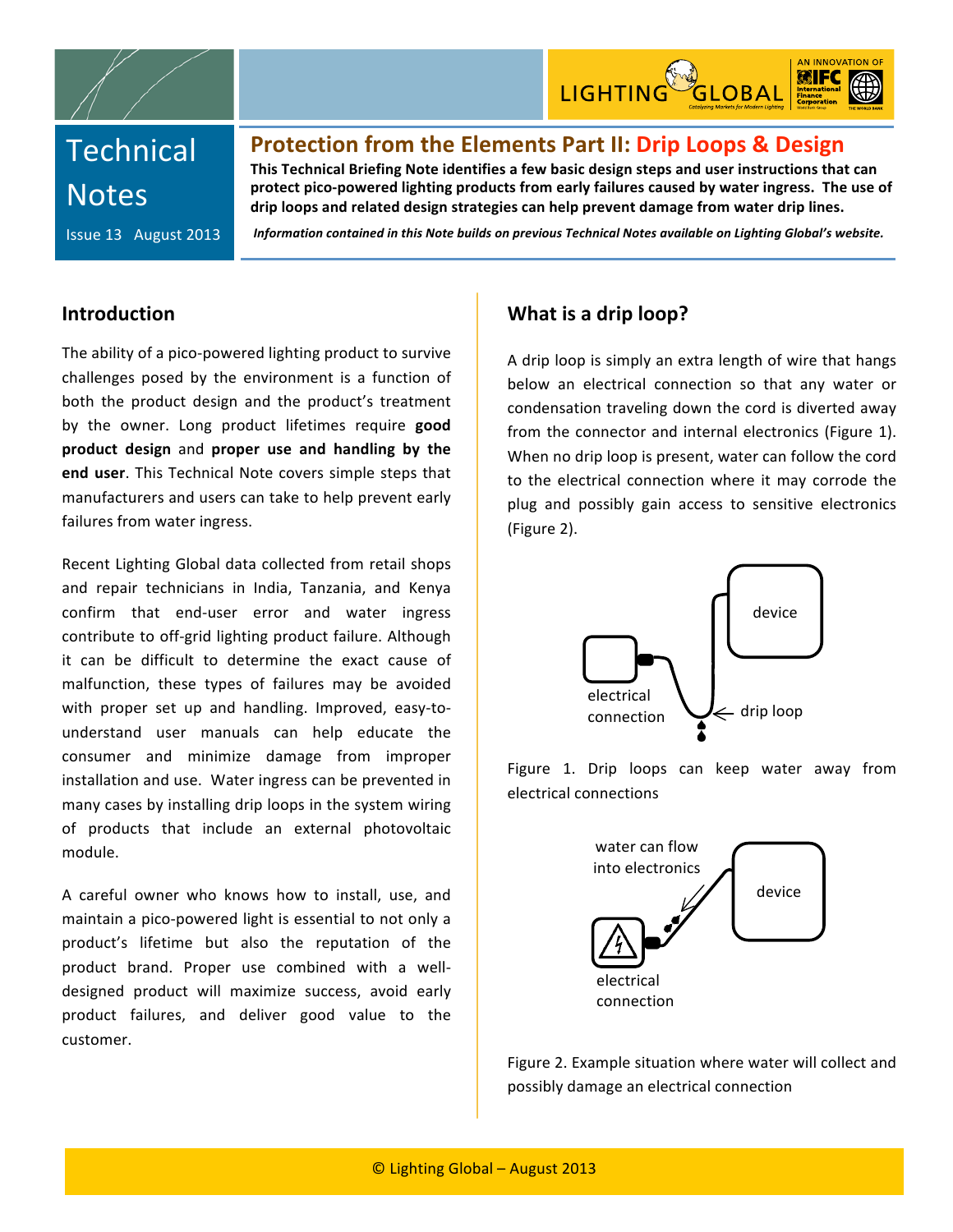# **Technical
Briefing
Note
Title Issue
13

August
2013**

## **Water
adhesion
and
cohesion**

**Cohesion** is defined as the property of molecules-in this
case,
water
molecules—to
bond
to
other
molecules of
 the
 same
 type.
 Cohesion
 is
 responsible
 for
 the surface tension of water and the reason that water droplets form
 beads
 on
 waxy
 surfaces.
 The
 cohesive forces
between
water
molecules
are
stronger
 than
 the attraction of the water molecules to the waxy surface, so the water droplets maintain a spherical shape (flattened
by
gravity)
and
will
roll
off
of
these
surfaces.

Adhesion of a liquid refers to the attractive force of the liquid molecules to other materials. When the adhesive force
of
water
molecules
to
another
surface
is
stronger than
the
cohesive
force
of
the
water
molecules
to
each other, the water will tend to spread out as a thin film on
 this
 surface.
The
water
 is
 said
 to
'wet'
 the
 surface. Water forms a thin film on clean glass, for example, because
water
molecules
have
strong
adhesion
to
glass molecules.

Water has both strong cohesion (and high surface tension) and also tends to have strong adhesion to other
surfaces,
including
many
plastics
commonly
used as wire insulation. This allows water to travel long distances down wires and other surfaces even when the surface is predominantly horizontal. Only a small downward component is necessary to allow water to collect
into
drops
(cohesion)
and
travel
along
the
length (adhesion).

#### **The
capillary
effect**

Another
aspect
of
adhesion
is
 the
capillary
effect.
This allows water and other liquids to penetrate and travel between
 closely
 spaced
 surfaces
 (as
 in
 the
 wick
 of kerosene lamp). Capillary action can occur where a connector plugs into the product housing. A drop of water at the seam will tend to wick between the mating surfaces of the connector. This can also occur at seams in
 the
 plastic
 housing,
 where
 water
 will
 wick
 into
 the

seam and can then get pulled into the housing by gravity or the expansion and contraction of air during daily temperature cycles experienced by the product.

## Drip loops + off-grid lights

Installing drip loops should be standard practice for all users
 of
 products
 where
 the
 solar
module
 is
 separate from
the
luminaire.
This
is
especially
important
for
solar home systems where the solar module is intended to be
placed
in
a
fixed,
outdoor
position
and
wired
directly to
 the
 charge
 control
 box
 located
 indoors.
 The
 use
 of drip loops is a simple, preventative measure that will help protect the end user from safety hazards as well as protect
 the
 end
 user's
 investment
 in
 the
 lighting system.

#### **Design
strategies
to
reduce
water
ingress
damage**

There are steps that manufacturers can take to promote and ensure that drip loop structures are incorporated into the installation and use of their products.
 The
 placement
 of
 connectors
 and
 wire penetrations
can
help
minimize
water
ingress,
and *the*  design of the plastic housing itself can often include drip points to encourage water to fall away from, rather than into, the housing. Water that does manage to get inside the enclosure should be able to drain and not collect or pool in sensitive areas. This can be achieved
 with
 proper
 component
 clearances,
 plastic seam
 placement,
 and
 drip
 (weep)
 holes
 in
 strategic locations.
Including
wires
with
sufficient
extra
length
to allow users to set up drip loops where appropriate is also
important.

There is only so much a manufacturer can do, of course,
 to
 design
 an
 affordable
 product
 to
 survive water exposures. The next step must be taken by the end user who can extend the life of the product with proper
installation
and
care.